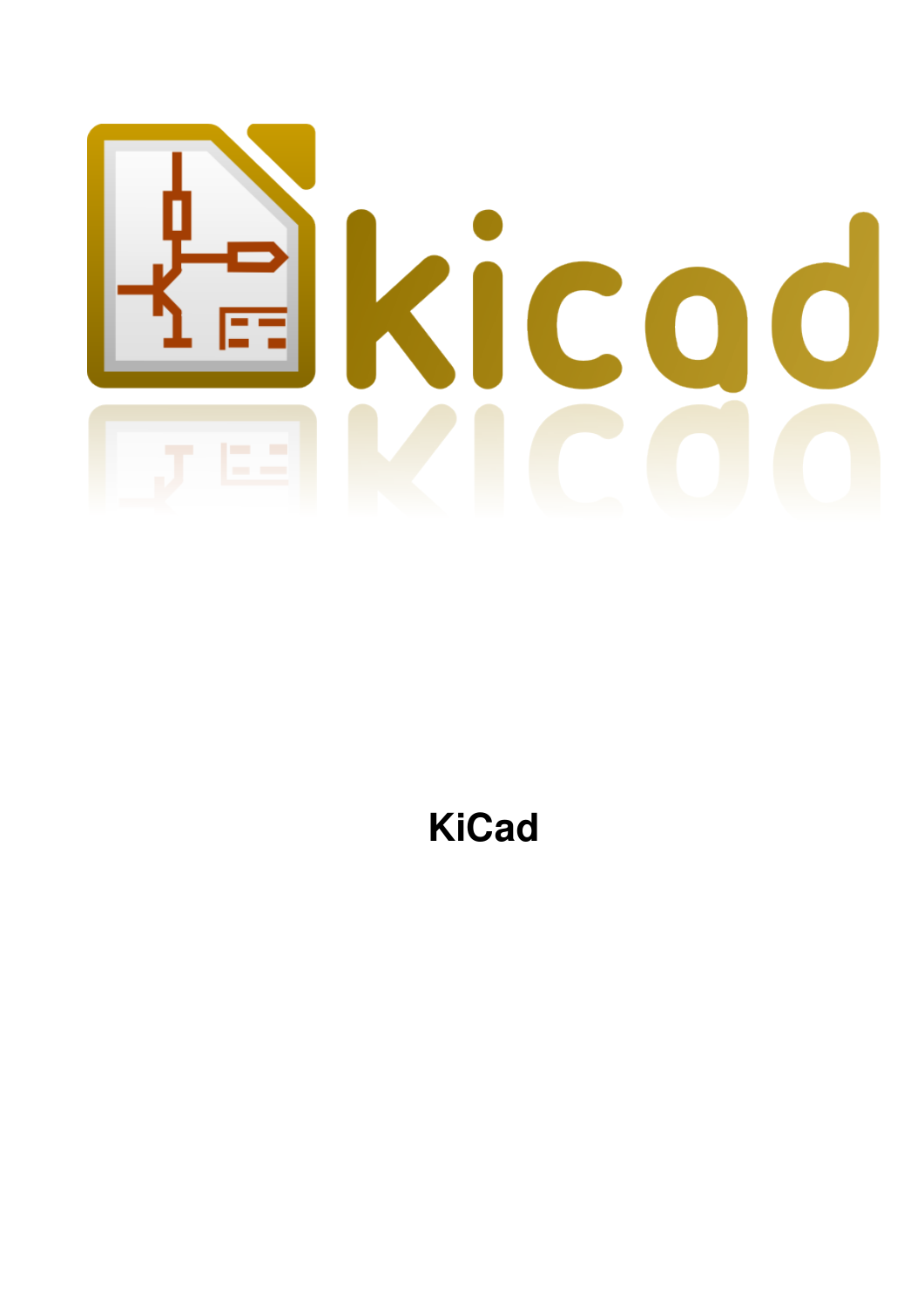**1 lipca 2016**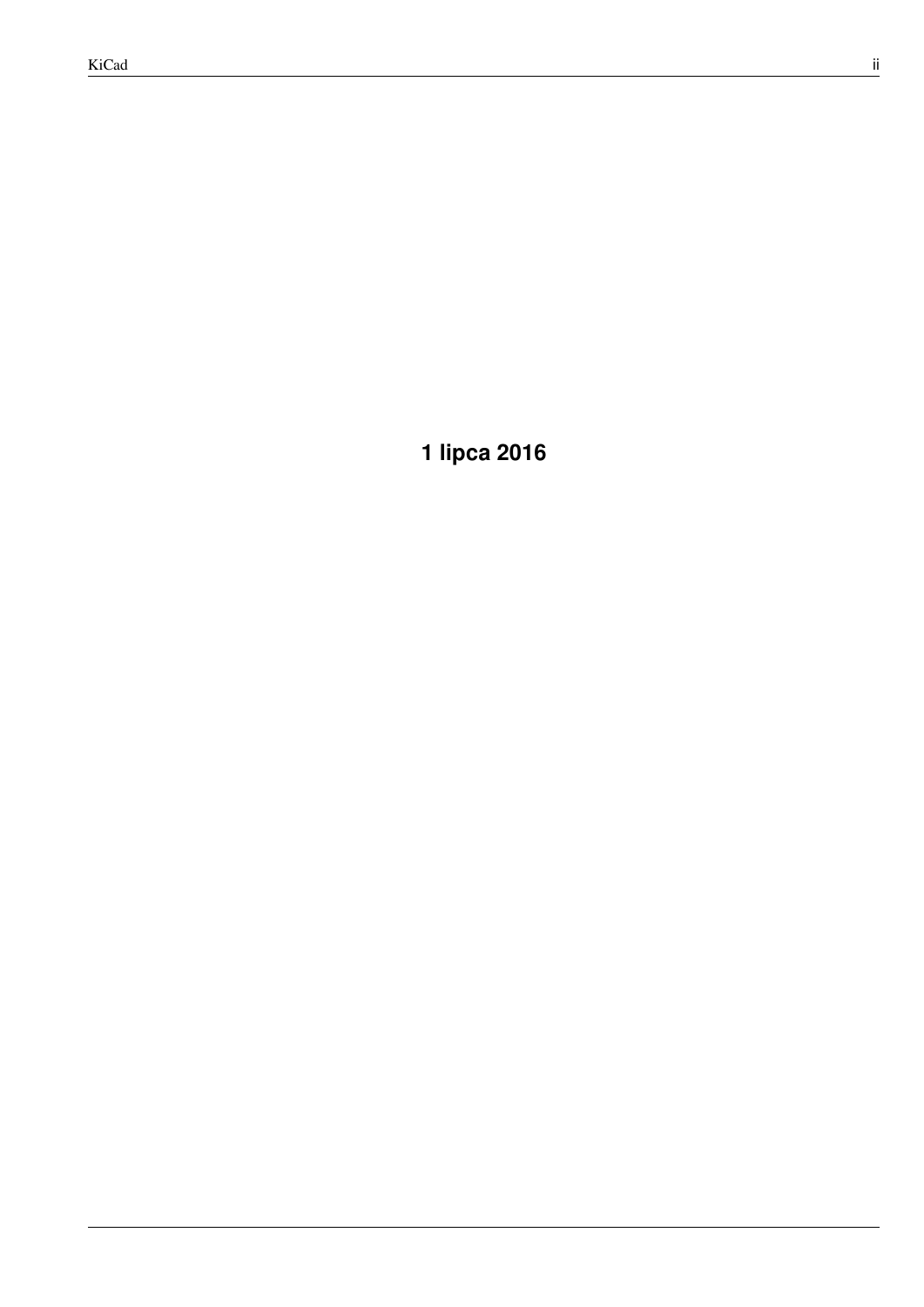# **Spis treści**

| $\mathbf{1}$ | <b>Wstęp</b> |                                                                                                                                                                                                                                | 1              |
|--------------|--------------|--------------------------------------------------------------------------------------------------------------------------------------------------------------------------------------------------------------------------------|----------------|
|              | 1.1          |                                                                                                                                                                                                                                | 1              |
|              | 1.2          |                                                                                                                                                                                                                                | $\overline{2}$ |
| $\mathbf 2$  |              | Instacja oraz konfiguracja                                                                                                                                                                                                     | 4              |
|              | 2.1          | Opcje wyświetlania enterpretatelowane and contact the contact of the contact the contact the contact of the contact the contact of the contact the contact of the contact the contact of the contact the contact of the contac | $\overline{4}$ |
|              | 2.2          | Inicjalizacja domyślnej konfiguracji (alian alian alian alian alian alian alian alian alian alian alian alian a                                                                                                                | 4              |
|              | 2.3          |                                                                                                                                                                                                                                | 4              |
|              | 2.4          |                                                                                                                                                                                                                                | 5              |
|              | 2.5          |                                                                                                                                                                                                                                | 5              |
|              | 2.6          |                                                                                                                                                                                                                                | 6              |
|              | 2.7          |                                                                                                                                                                                                                                | 6              |
|              | 2.8          |                                                                                                                                                                                                                                | 6              |
| 3            |              | <b>Using KiCad manager</b>                                                                                                                                                                                                     | 8              |
|              | 3.1          |                                                                                                                                                                                                                                | 8              |
|              | 3.2          |                                                                                                                                                                                                                                | 9              |
|              | 3.3          |                                                                                                                                                                                                                                | 9              |
|              | 3.4          |                                                                                                                                                                                                                                | 10             |
| 4            |              | <b>Project templates</b><br>11                                                                                                                                                                                                 |                |
|              | 4.1          |                                                                                                                                                                                                                                | -11            |
|              | 4.2          |                                                                                                                                                                                                                                | -12            |
|              | 4.3          |                                                                                                                                                                                                                                | -12            |
|              |              | 4.3.1                                                                                                                                                                                                                          | -13            |
|              |              | 4.3.2                                                                                                                                                                                                                          |                |
|              |              |                                                                                                                                                                                                                                |                |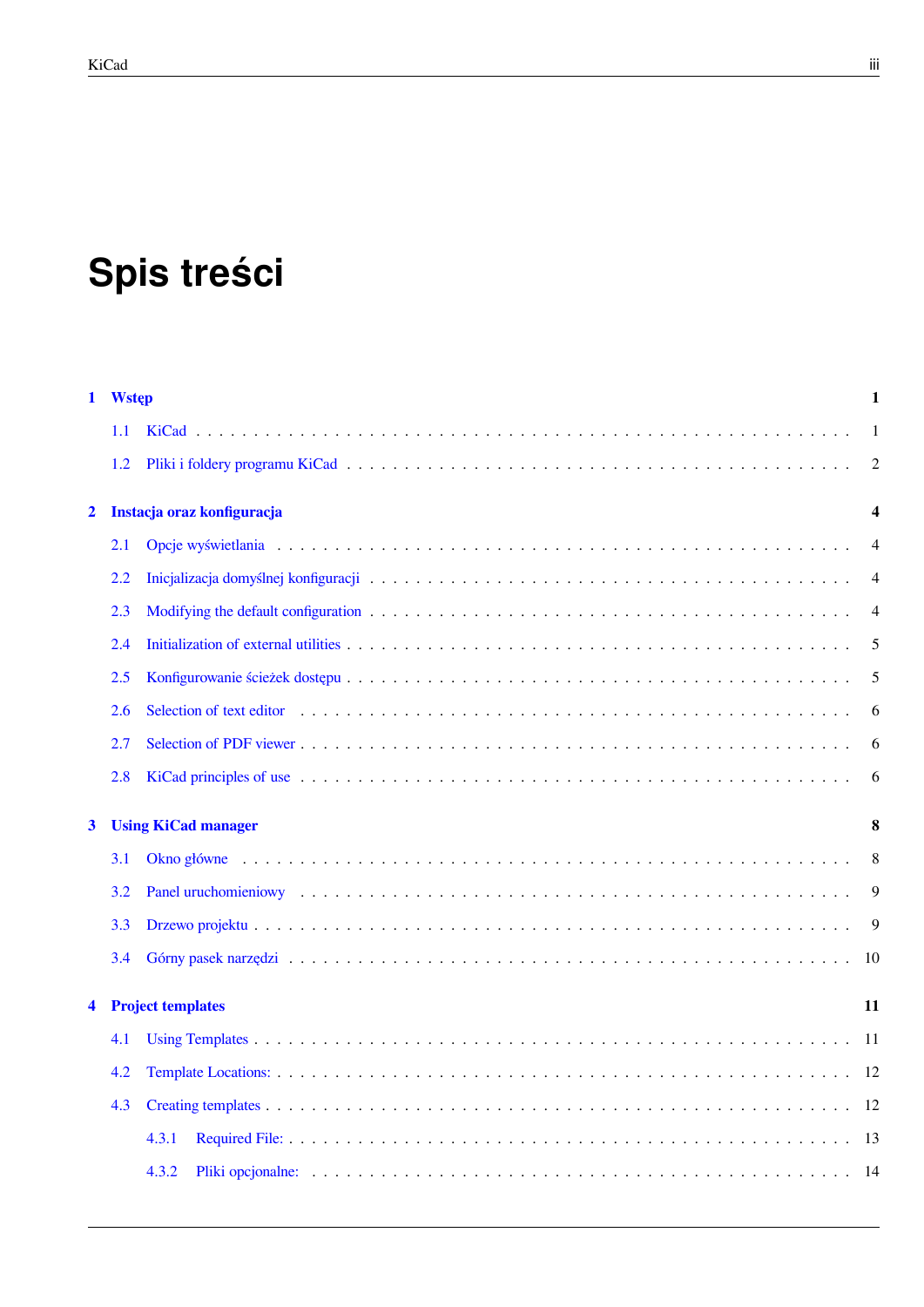#### *Podręcznik użytkownika*

#### **Prawa autorskie**

Copyright © 2010-2015. Ten dokument jest chroniony prawem autorskim. Lista autorów znajduje się poniżej. Możesz go rozpowszechniać oraz modyfikować na zasadach określonych w General Public License (http://www.gnu.org/licenses/gpl.html), wersja 3 lub późniejsza, albo określonych w Creative Commons Attribution

Wszystkie znaki towarowe użyte w tym dokumencie należą do ich właścicieli.

#### **Współtwórcy**

Jean-Pierre Charras, Fabrizio Tappero.

#### **Tłumaczenie**

Kerusey Karyu <keruseykaryu@o2.pl>, 2014-2015.

#### **Kontakt**

Please direct any [bug reports, suggesti](mailto:keruseykaryu@o2.pl)ons or new versions to here:

- About KiCad document: https://github.com/KiCad/kicad-doc/issues
- About KiCad software: https://bugs.launchpad.net/kicad
- About KiCad software i18n: [https://github.com/KiCad/kicad-i18n/is](https://github.com/KiCad/kicad-doc/issues)sues

#### **Data publikacji i wersja [oprogramowania](https://bugs.launchpad.net/kicad)**

2015, May 21.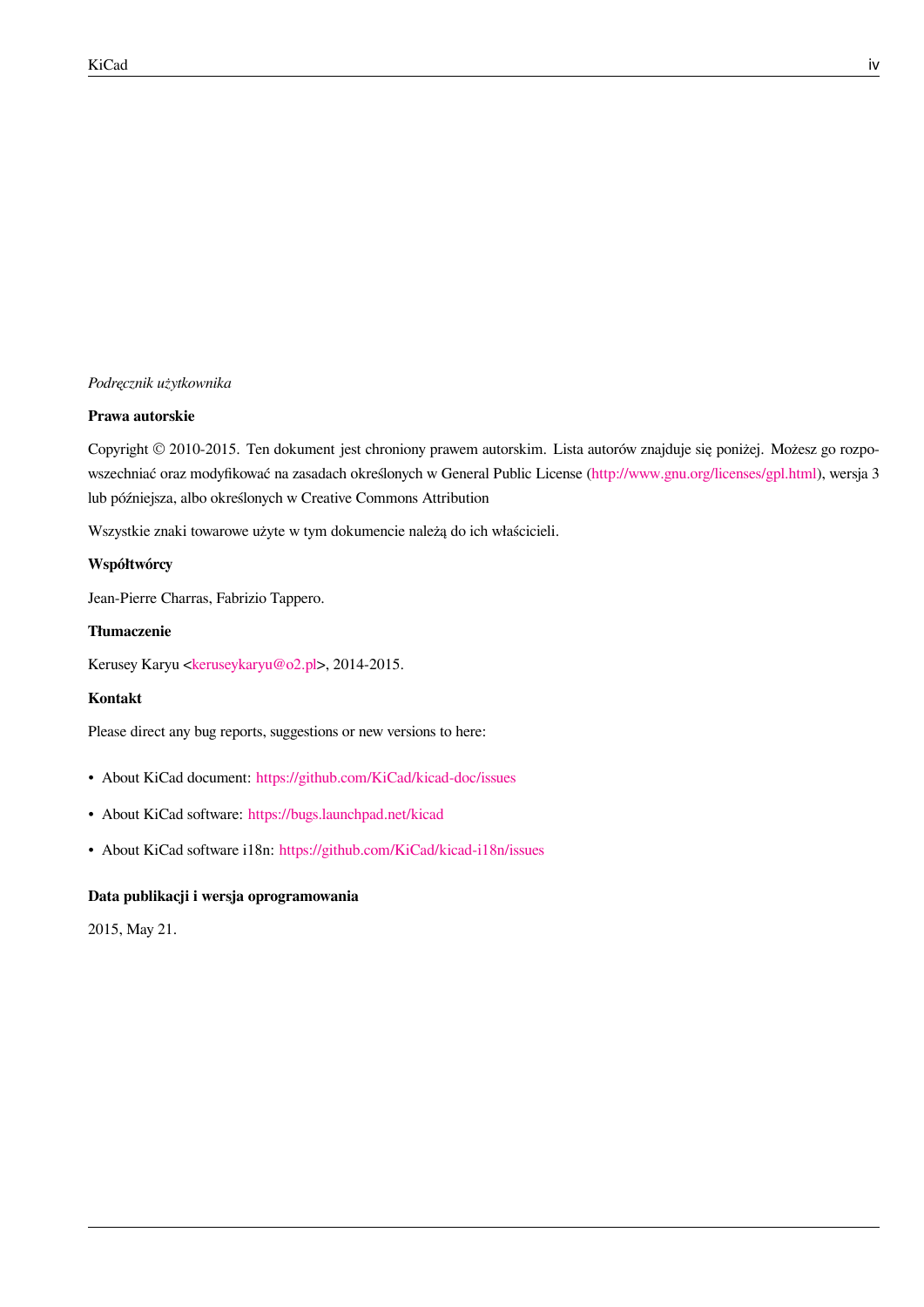## <span id="page-4-0"></span>**Wstęp**

#### <span id="page-4-1"></span>**1.1 KiCad**

KiCad to pakiet programów Open Source do rysowania schematów i tworzenia obwodów drukowanych (PCB). Pod jego osobliwą i prostą powierzchnią, KiCad zawiera elegancką spójność następujących samodzielnych narzędzi:

- **KiCad**: Project manager
- **Eeschema**: Schematic editor and component editor
- **Pcbnew**: Circuit board layout editor and footprint editor
- **GerbView**: Gerber viewer
- 3 utility tools are also included:
- **Bitmap2Component**: Component maker for logos. It creates a schematic component or a footprint from a bitmap picture.
- **PcbCalculator**: A calculator that is helpful to calculate components for regulators, track width versus current, transmission lines, etc.
- **Pl Editor**: Page layout editor.

Narzędzia te są zwykle uruchamiane za pomocą menadżera projektu, ale mogą też być uruchomione jako samodzielne aplikacje.

W chwili obecnej, KiCad jest narzędziem dojrzałym i może być użyty do tworzenia i zarządzania nawet bardzo skomplikowanymi obwodami drukowanymi.

KiCad nie ma żadnych znaczących ograniczeń co do rozmiaru obwodów drukowanych i może z powodzeniem obsłużyć do 32 warstw sygnałowych, 14 warstw technicznych oraz 4 warstw pomocniczych.

KiCad umożliwia utworzenie wszystkich plików wymaganych do wyprodukowania obwodu drukowanego:

- pliki Gerber dla fotoploterów
- pliki wierceń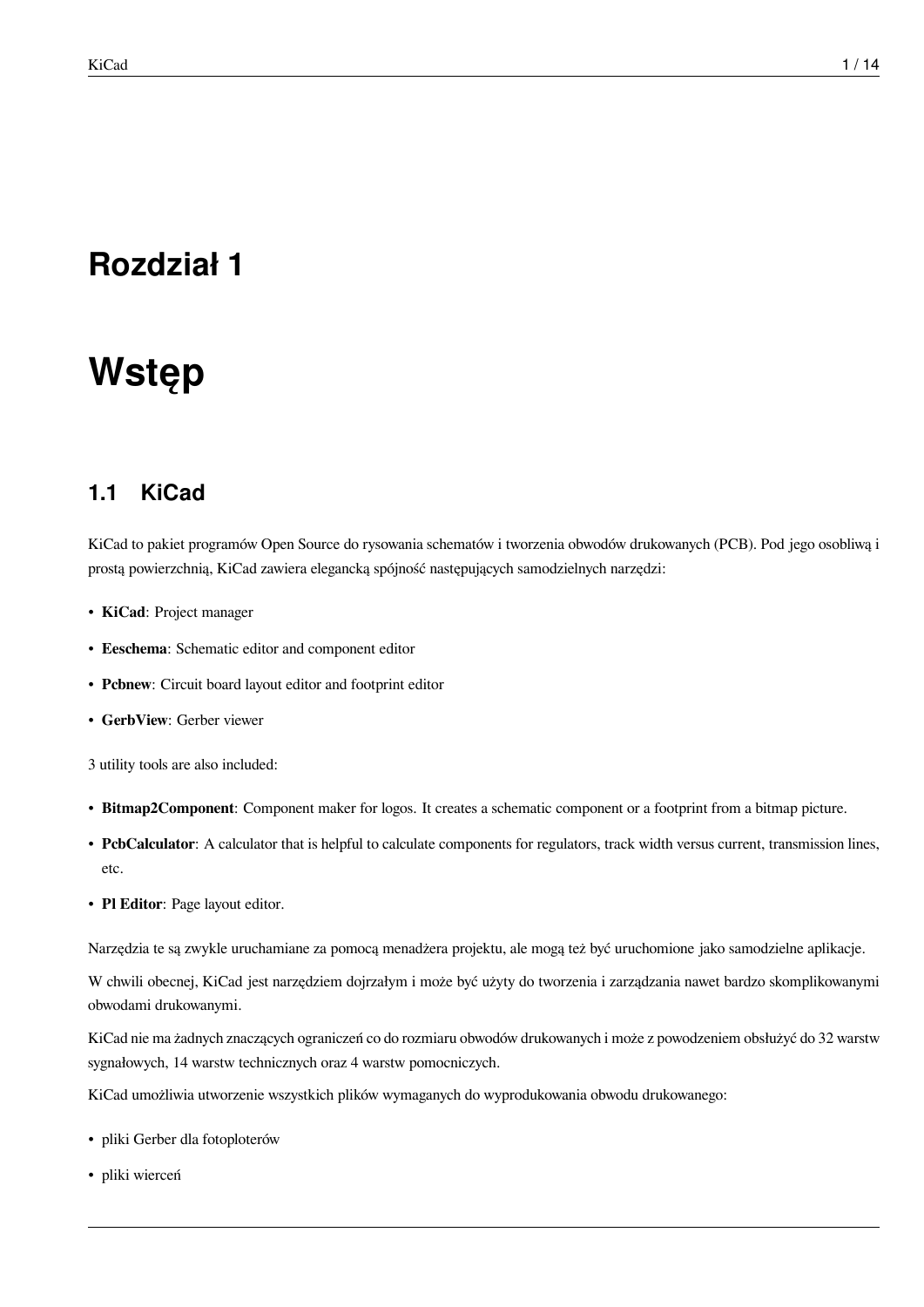- pliki dla maszyn Pick&Place
- a także wiele innych.

Będąc oprogramowaniem Open Source (licencja GPL), KiCad reprezentuje sobą idealne narzędzie dla projektów zorientowanych na tworzenie elektroniki z gałęzi Open Hardware.

KiCad is available for Linux, Windows and Apple OS X.

## <span id="page-5-0"></span>**1.2 Pliki i foldery programu KiCad**

KiCad creates and uses files with the following specific file extensions (and folders) for schematic and board editing.

#### **Plik menadżera projektu:**

| *.pro | Small file containing a few parameters for the current project, including the component library |
|-------|-------------------------------------------------------------------------------------------------|
|       | list.                                                                                           |

#### **Pliki edytora schematów:**

| *.sch       | Schematic files, which do not contain the components themselves.                               |
|-------------|------------------------------------------------------------------------------------------------|
| *.lib       | Schematic component library files, containing the component descriptions: graphic shape, pins, |
|             | fields.                                                                                        |
| *.dcm       | Schematic component library documentation, containing some component descriptions:             |
|             | comments, keywords, reference to data sheets.                                                  |
| * cache.lib | Schematic component library cache file, containing a copy of the components used in the        |
|             | schematic project.                                                                             |

#### **Pliki i foldery edytora obwodów drukowanych:**

| *.kicad_pcb  | Board file containing all info but the page layout.                                                              |
|--------------|------------------------------------------------------------------------------------------------------------------|
| *.pretty     | Footprint library folders. The folder itself is the library.                                                     |
| *.kicad_mod  | Footprint files, containing one footprint description each.                                                      |
| *.brd        | Board file in the legacy format. Can be read, but not written, by the current board editor.                      |
| *.mod        | Footprint library in the legacy format. Can be read by the footprint or the board editor, but not                |
|              | written.                                                                                                         |
| fp-lib-table | Footprint library list ( <i>footprint libraries table</i> ): list of footprint libraries (various formats) which |
|              | are loaded by the board or the footprint editor or CvPcb.                                                        |

#### **Pliki wspólne:**

| *.kicad wks | Page layout description files, for people who want a worksheet with a custom look.                  |
|-------------|-----------------------------------------------------------------------------------------------------|
| *.net       | Netlist file created by the schematic, and read by the board editor. This file is associated to the |
|             | .cmp file, for users who prefer a separate file for the component/footprint association.            |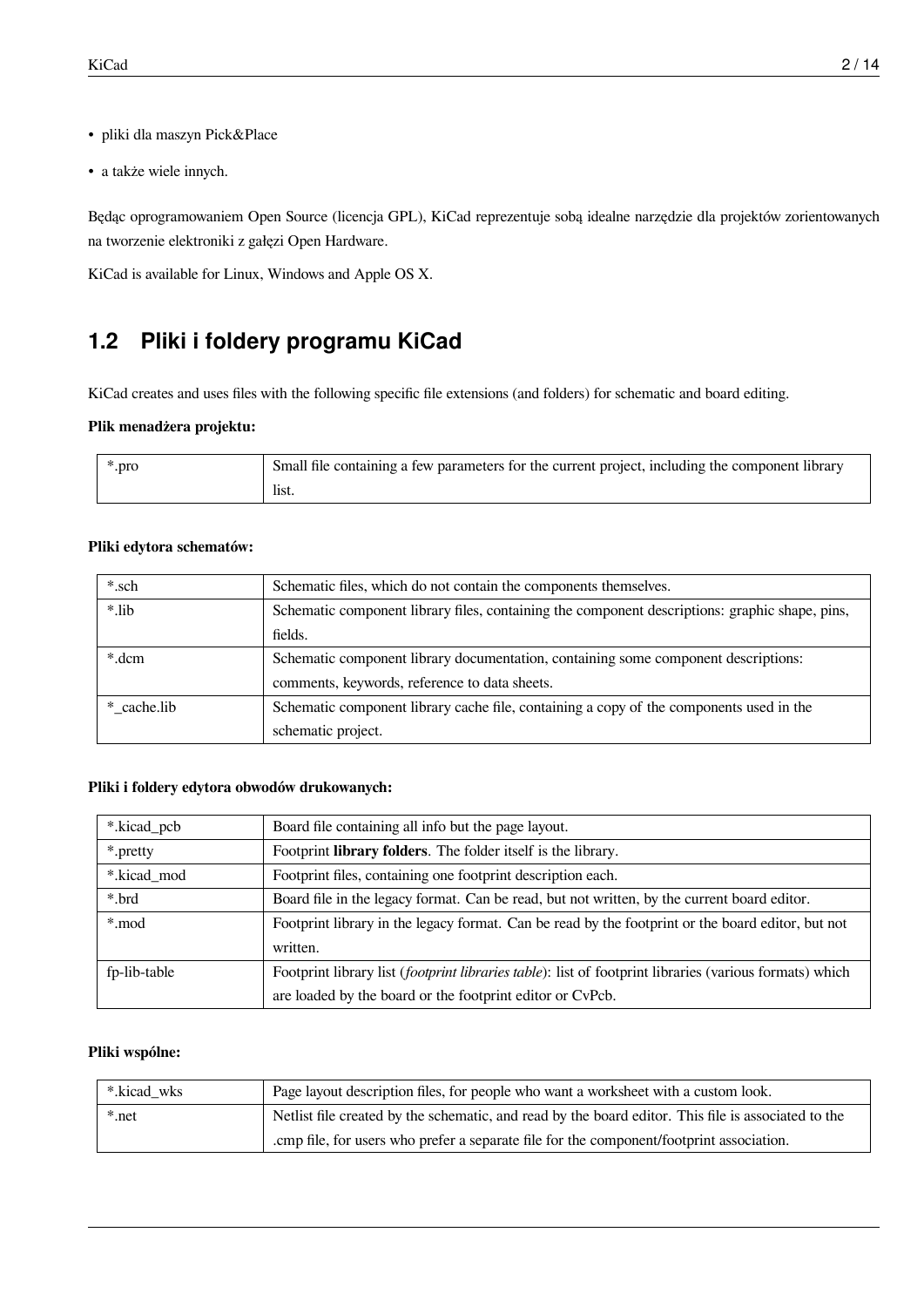#### **Special file:**

| *.cmp | Association between components used in the schematic and their footprints. It can be created by       |
|-------|-------------------------------------------------------------------------------------------------------|
|       | Pobnew, and imported by Eeschema. The purpose is a back import from Pobnew to Eeschema,               |
|       | for users who change footprints inside Pcbnew (for instance using <i>Exchange Footprints</i> command) |
|       | and want to import these changes in schematic.                                                        |

#### **Inne pliki:**

Pliki te są generowane przez program KiCad do celów produkcji obwodów drukowanych.

| *.gbr    | Gerber files, for fabrication.                                   |
|----------|------------------------------------------------------------------|
| *.drl    | Drill files (Excellon format), for fabrication.                  |
| *.pos    | Position files (ASCII format), for automatic insertion machines. |
| *.rpt    | Report files (ASCII format), for documentation.                  |
| $*$ .ps  | Plot files (Postscript), for documentation.                      |
| *.pdf    | Plot files (PDF format), for documentation.                      |
| $*.$ svg | Plot files (SVG format), for documentation.                      |
| $*$ .dxf | Plot files (DXF format), for documentation.                      |
| *.plt    | Plot files (HPGL format), for documentation.                     |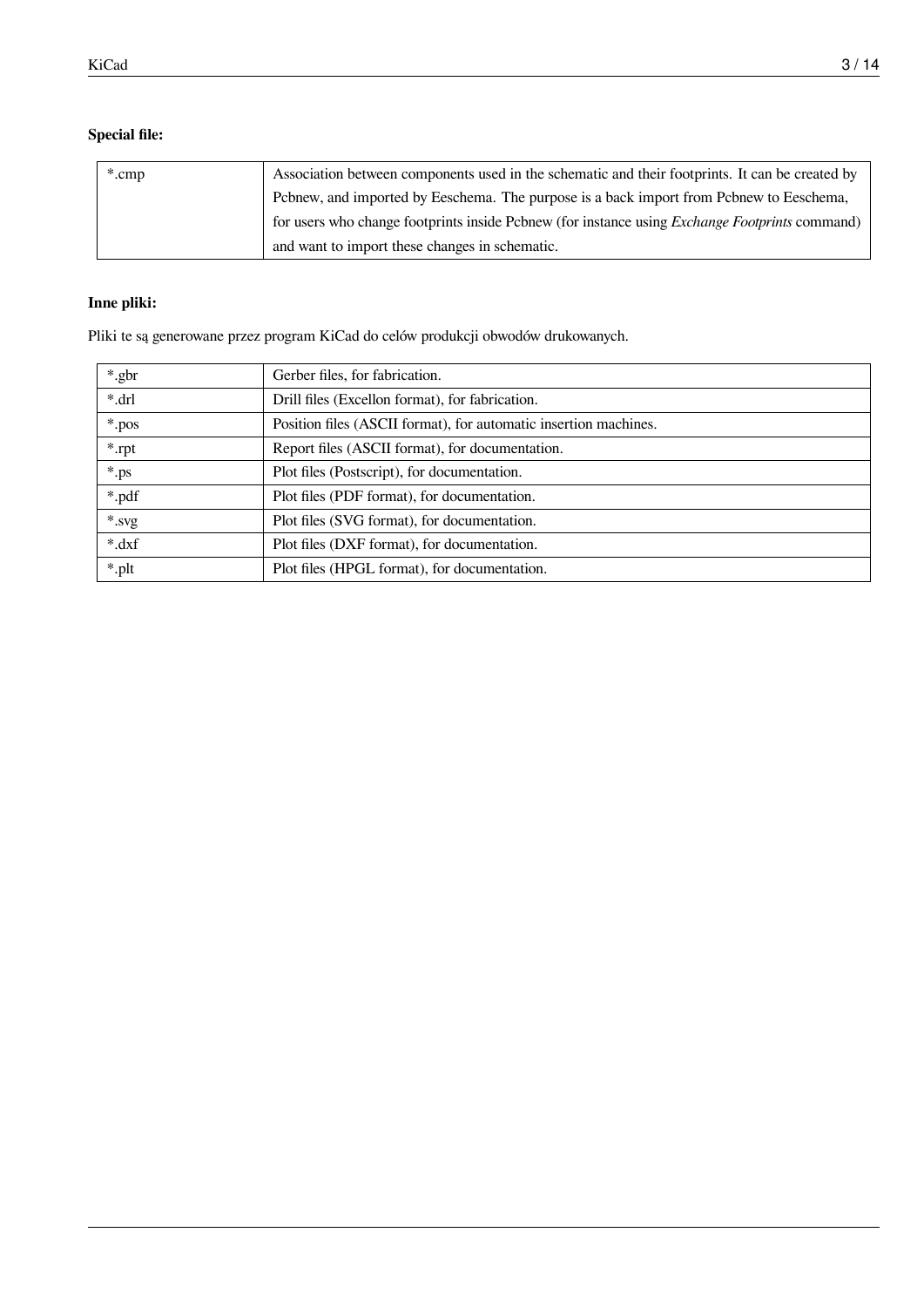# <span id="page-7-0"></span>**Instacja oraz konfiguracja**

### <span id="page-7-1"></span>**2.1 Opcje wyświetlania**

Pcbnew needs the support of OpenGL v2.1 or higher.

## <span id="page-7-2"></span>**2.2 Inicjalizacja domyślnej konfiguracji**

A default configuration file named *kicad.pro* is supplied in kicad/template. It serves as a template for any new project and is used to set the list of library files loaded by Eeschema. A few other parameters for Pcbnew (default text size, default line thickness, etc.) are also stored here.

Another default configuration file named *fp-lib-table* may exist. It will be used only once to create a footprint library list; otherwise the list will be created from scratch.

## <span id="page-7-3"></span>**2.3 Modifying the default configuration**

The default *kicad.pro* file can be freely modified, if desired.

Verify that you have write access to kicad/template/kicad.pro

Uruchom program KiCad oraz otwórz projekt *kicad.pro*.

Run Eeschema via KiCad. Modify and update the Eeschema configuration, to set the list of libraries you want to use each time you create new projects.

Run Pcbnew via KiCad. Modify and update the Pcbnew configuration, especially the footprint library list. Pcbnew will create or update a library list file called **footprint library table**. There are 2 library list files (named fp-lib-table): The first (located in the user home directory) is global for all projects and the second (located in the project directory), if it exists, is specific to the project.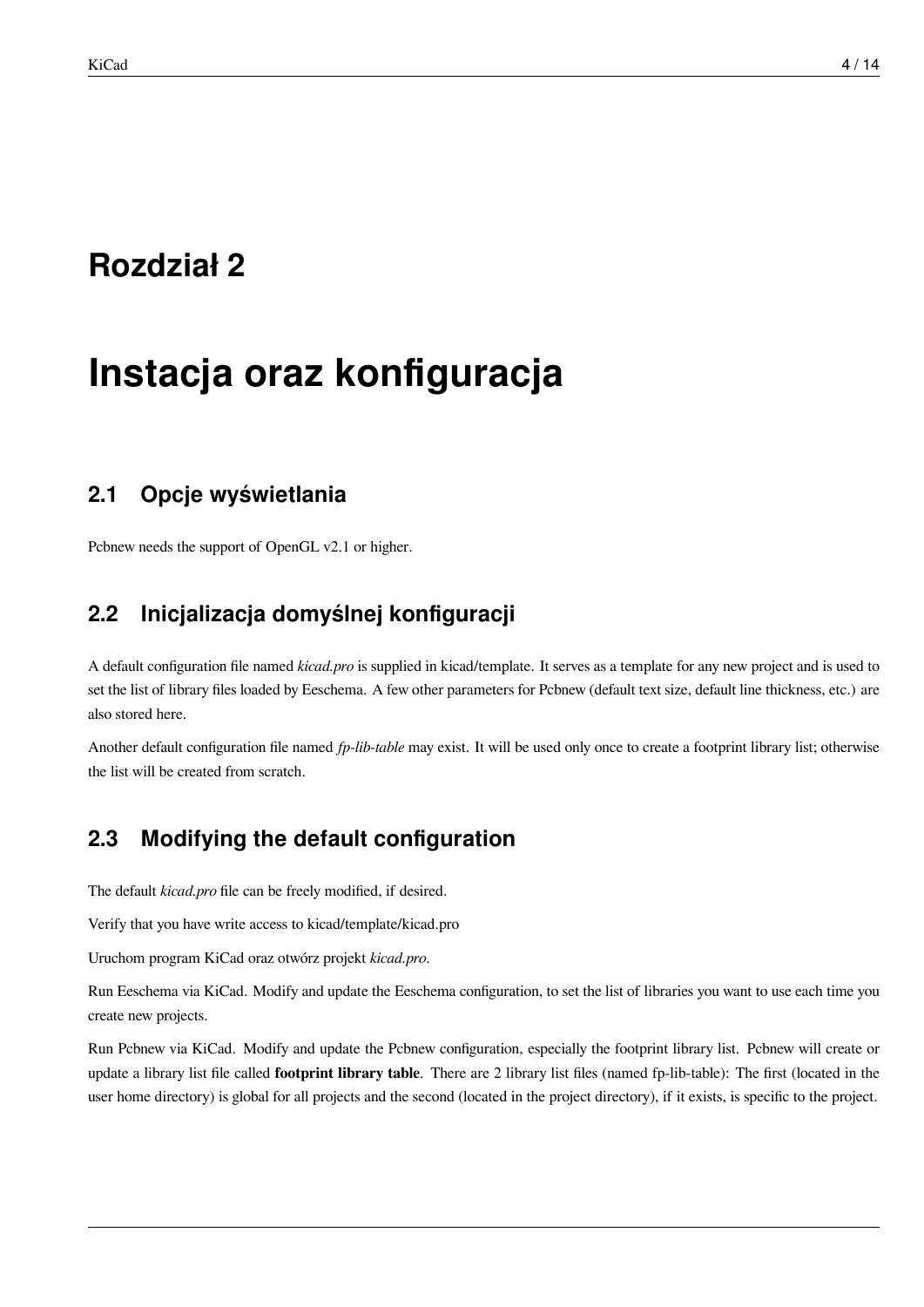### <span id="page-8-0"></span>**2.4 Initialization of external utilities**

When using KiCad, choosing a text editor and a PDF viewer is useful.

These settings are accessible from the Preference menu:



### <span id="page-8-1"></span>**2.5 Konfigurowanie ścieżek dostępu**

In KiCad, one can define paths using an *environment variable*. A few environment variables are internally defined by KiCad, and can be used to define paths for libraries, 3D shapes, etc.

This is useful when absolute paths are not known or are subject to change, and also when one base path is shared by many similar items. Consider the following which may be installed in varying locations:

- Eeschema component libraries
- Pcbnew footprint libraries
- 3D shape files used in footprint definitions

For instance, the path to the *connect.pretty* footprint library, when using the **KISYSMOD** environment variable, would be *\$ {KISYSMOD}/connect.pretty*

This option allows you to define a path with an environment variable, and add your own environment variables to define personal paths, if needed.

|                 | KICAD_PTEMPLATES Templates used during project creation. If you are using this variable, it must be defined. |
|-----------------|--------------------------------------------------------------------------------------------------------------|
| <b>KIGITHUB</b> | Frequently used in example footprint lib tables. If you are using this variable, it must be defined.         |
| KISYS3DMOD      | Base path of 3D shapes files, and must be defined because an absolute path is not usually used.              |
| <b>KISYSMOD</b> | Base path of footprint library folders, and must be defined if an absolute path is not used in               |
|                 | footprint library names.                                                                                     |

#### **KiCad environment variables:**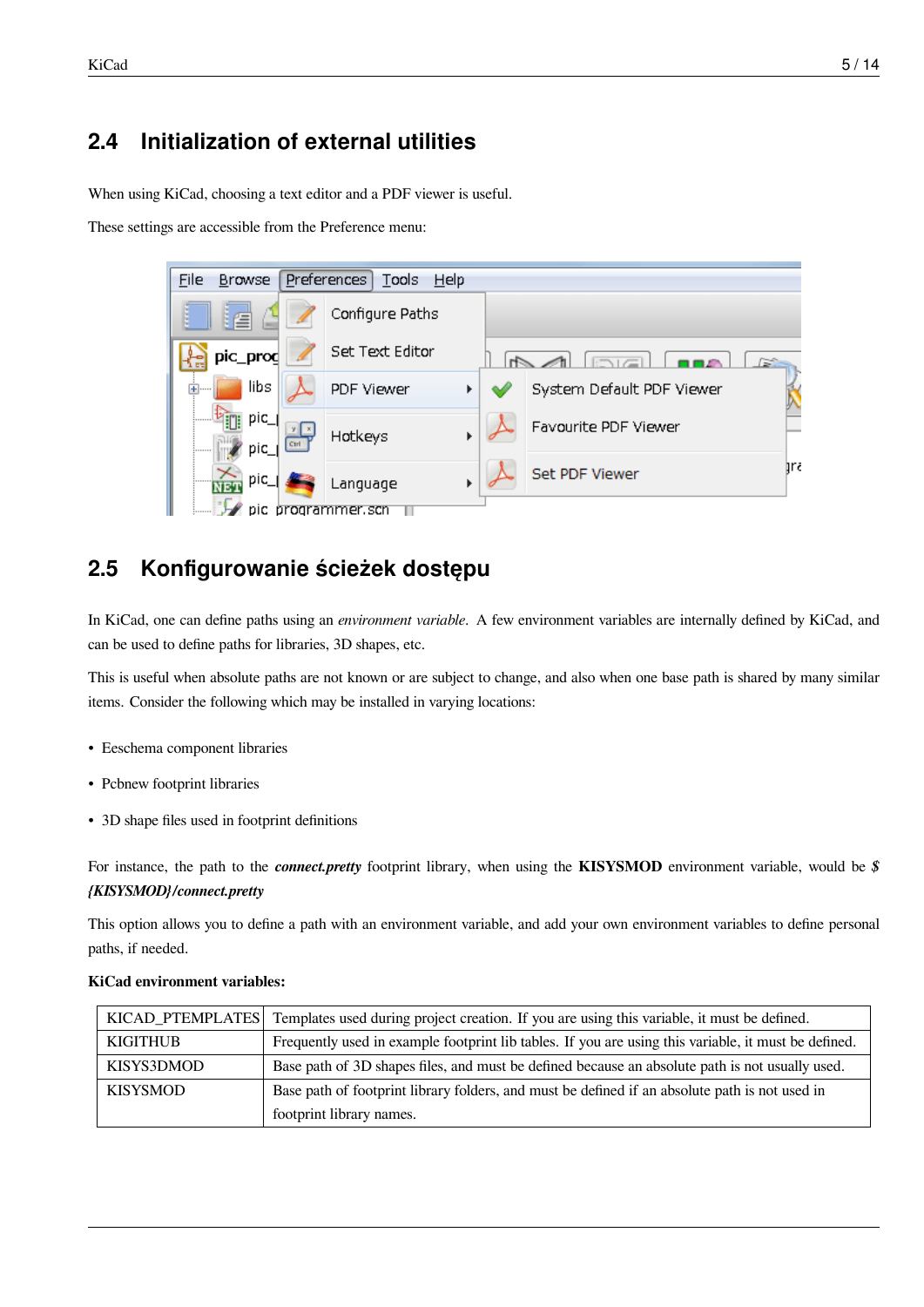<sub>nr</sub>

þ þ  $\mathbf{r}$ 

I

| orrammer.cmp<br>x<br>Path Configuration |                 |                                                              |          |
|-----------------------------------------|-----------------|--------------------------------------------------------------|----------|
|                                         | <b>Name</b>     | Path                                                         | $\alpha$ |
| 1                                       |                 | KICAD_PTEMPLATES C:¥Program Files¥KiCad¥share¥kicad¥template | Cancel   |
| $\overline{ }$                          | <b>KIGITHUB</b> | https://github.com/KiCad                                     |          |
| з                                       | KISYS3DMOD      | C:¥Program Files¥KiCad¥share¥kicad¥modules¥packages3d        | Add      |
| 4                                       | <b>KISYSMOD</b> | C:¥Program Files¥KiCad¥share¥kicad¥modules                   | Delete   |
|                                         |                 |                                                              | Heln     |

Note also the environment variable **KIPRJMOD** is **always** internally defined by KiCad, and is the **current project absolute path**.

For instance, *\${KIPRJMOD}/connect.pretty* is always the *connect.pretty* folder (the pretty footprint library) found inside **the current project folder**.

**If you modify the configuration of paths, please quit and restart KiCad to avoid any issues in path handling.**

#### <span id="page-9-0"></span>**2.6 Selection of text editor**

Before using a text editor to browse/edit files in the current project, you must choose the text editor you want to use.

Select *Preferences → Set Text Editor* to set the text editor you want to use.

#### <span id="page-9-1"></span>**2.7 Selection of PDF viewer**

You may use the default PDF viewer or choose your own.

To change from the default PDF viewer use *Preferences → PDF Viewer → Set PDF Viewer* to choose the PDF viewer program, then select *Preferences → PDF Viewer → Favourite PDF Viewer*.

On Linux the default PDF viewer is known to be fragile, so selecting your own PDF viewer is recommended.

#### <span id="page-9-2"></span>**2.8 KiCad principles of use**

In order to manage a KiCad project of schematic files, printed circuit board files, supplementary libraries, manufacturing files for photo-tracing, drilling and automatic component placement files, it is recommended to create a project as follows:

- **Utworzyć katalog roboczy dla projektu** (używając narzędzi dostępnych z poziomu centrum programu lub narzędzi dostępnych z poziomu systemu operacyjnego).
- **In this directory, use KiCad to create a project file** (file with extension .pro) via the Ćreate a new projectór Ćreate a new project from template"icon.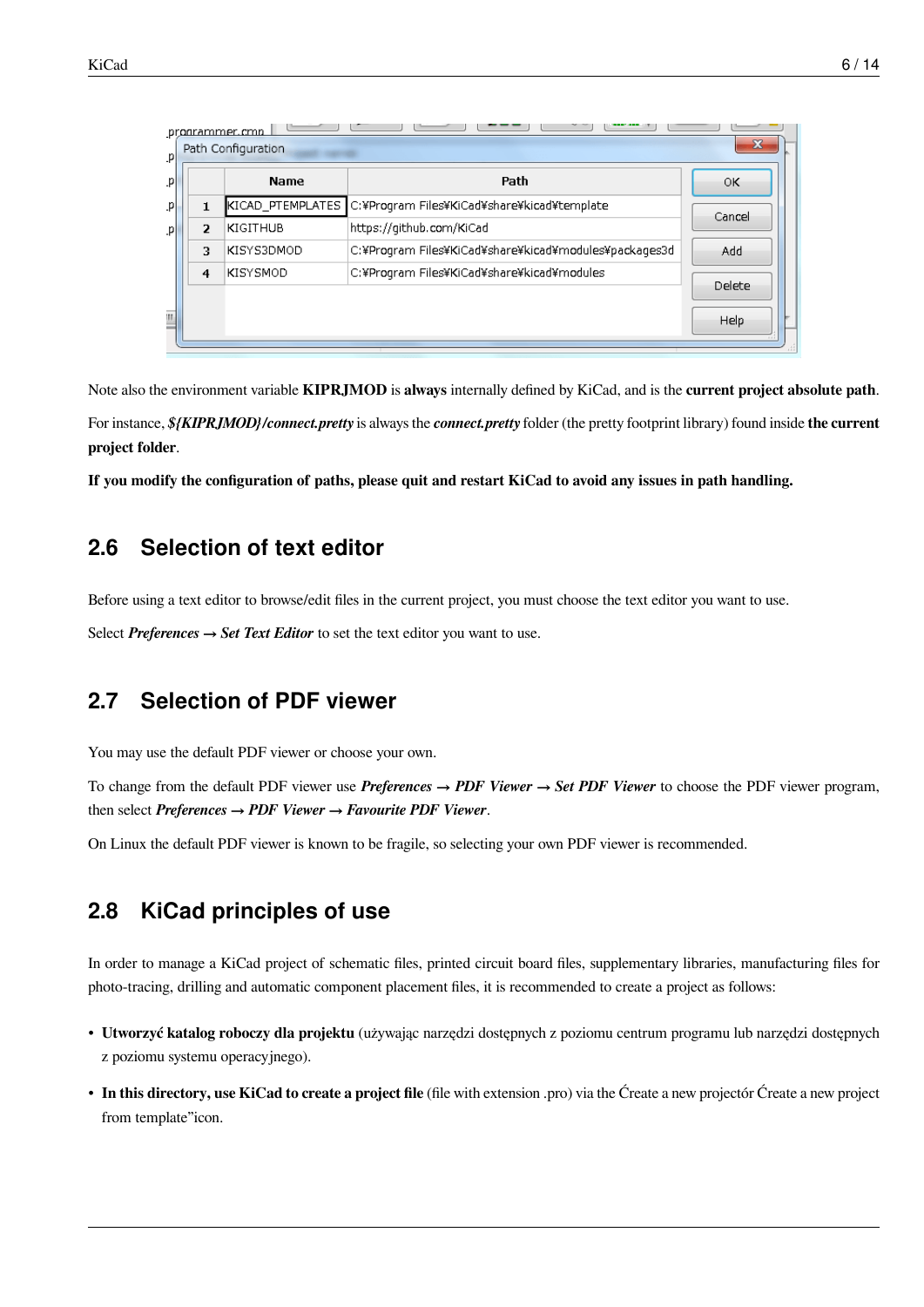

Use a unique directory for each KiCad project. Do not combine multiple projects into a single directory.

KiCad creates a file with a .pro extension that maintains a number of parameters for project management (such as the list of libraries used in the schematic). Default names of both main schematic file and printed circuit board file are derived from the name of the project. Thus, if a project called *example.pro* was created in a directory called *example*, the default files will be created:

| example.pro       | Project management file.                                                                |
|-------------------|-----------------------------------------------------------------------------------------|
| example.sch       | Main schematic file.                                                                    |
| example.kicad_pcb | Printed circuit board file.                                                             |
| example.net       | Netlist file.                                                                           |
| example.xxx       | Various files created by the other utility programs.                                    |
| example-cache.lib | Library file automatically created and used by the schematic editor containing a backup |
|                   | of the components used in the schematic.                                                |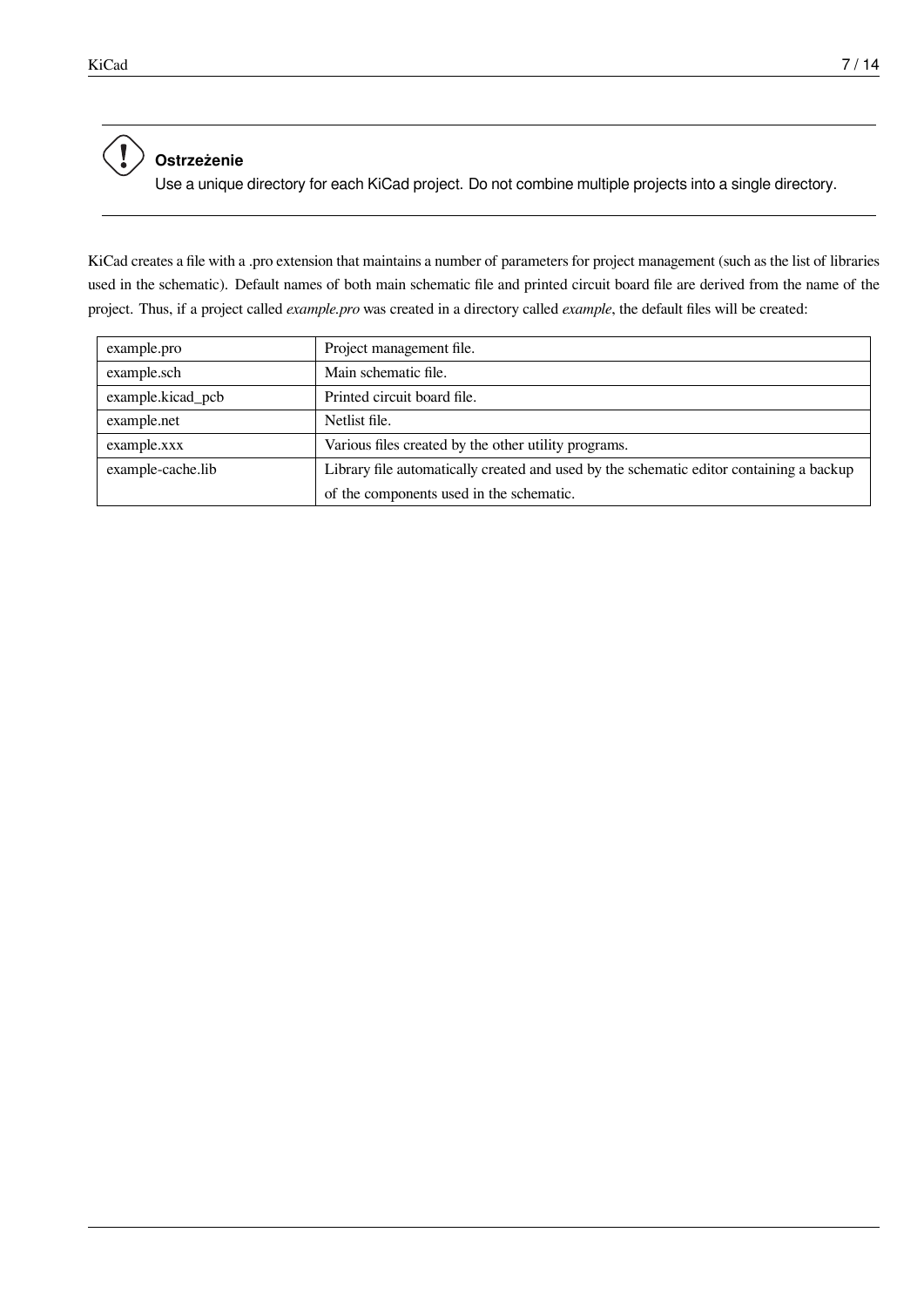## <span id="page-11-0"></span>**Using KiCad manager**

The KiCad Manager (kicad or kicad.exe file) is a tool which can easily run the other tools (schematic and PCB editors, Gerber viewer and utility tools) when creating a design.

Uruchamianie pozostałych aplikacji z poziomu Menadżera Projektu ma swoje zalety:

- "cross probing" pomiędzy edutorem schematów a edytorem obwodów drukowanych.
- "cross probing" pomiędzy edytorem schematów a narzędziem do przypisywania footprintów (CvPcb).

However, you can only edit the current project files. When these tools are run in *stand alone* mode, you can open any file in any project but cross probing between tools can give strange results.

### <span id="page-11-1"></span>**3.1 Okno główne**

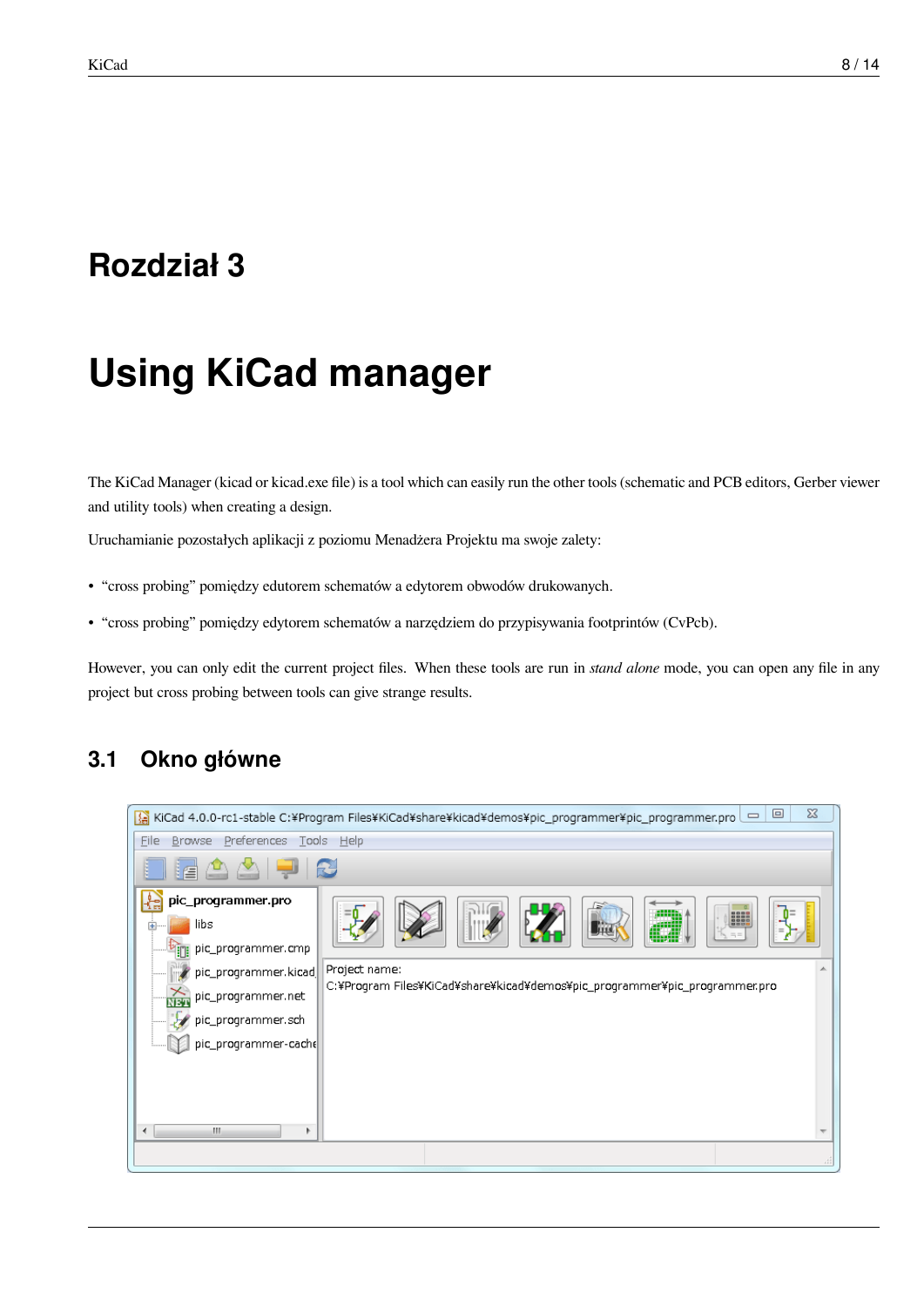Okno główne składa się z listy o strukturze drzewa (po lewej) zawierającą pliki projektu, panelu uruchomieniowego (po prawej, na górze) pozwalającego na uruchomienie poszczególnych narzędzi oraz okna z wiadomościami. Główne menu oraz pasek narzędzi może być użyte do utworzenia, odczytania, zapisania pliku projektu (\*.pro), a także do zarchiwizowania całości projektu do pliku archiwum ZIP.

## <span id="page-12-0"></span>**3.2 Panel uruchomieniowy**

KiCad pozwala na uruchamianie wszystkich składników z jakmi został dostarczony.

The launch pane is made of the 8 buttons below that correspond to the following commands (1 to 8, from left to right):



|   | <b>Eeschema</b>         | Schematic editor.                                                                 |
|---|-------------------------|-----------------------------------------------------------------------------------|
|   | LibEdit                 | Component editor and component library manager.                                   |
|   | <b>Pcbnew</b>           | Board layout editor.                                                              |
|   | FootprintEditor         | Footprint editor and footprint library manager.                                   |
|   | <b>Gerbview</b>         | Gerber file viewer. It can also display drill files.                              |
| 6 | <b>Bitmap2component</b> | Tool to build a footprint or a component from a B&W bitmap image to create logos. |
|   | <b>Pcb Calculator</b>   | Tool to calculate track widths, and many other things.                            |
| 8 | <b>PI Editor</b>        | Page layout editor, to create/customize frame references.                         |

### <span id="page-12-1"></span>**3.3 Drzewo projektu**



Double-clicking on the Eeschema icon runs the schematic editor, in this case opening the file pic\_programmer.sch.

Kliknięcie podwójne na ikonę Pbcnew uruchomi edytor obwodów drukowanych PCB, w tym wypadku otwierając automatycznie plik *pic\_programmer.kicad\_pcb*.

Right clicking on any of the files in the project tree allows generic file manipulation.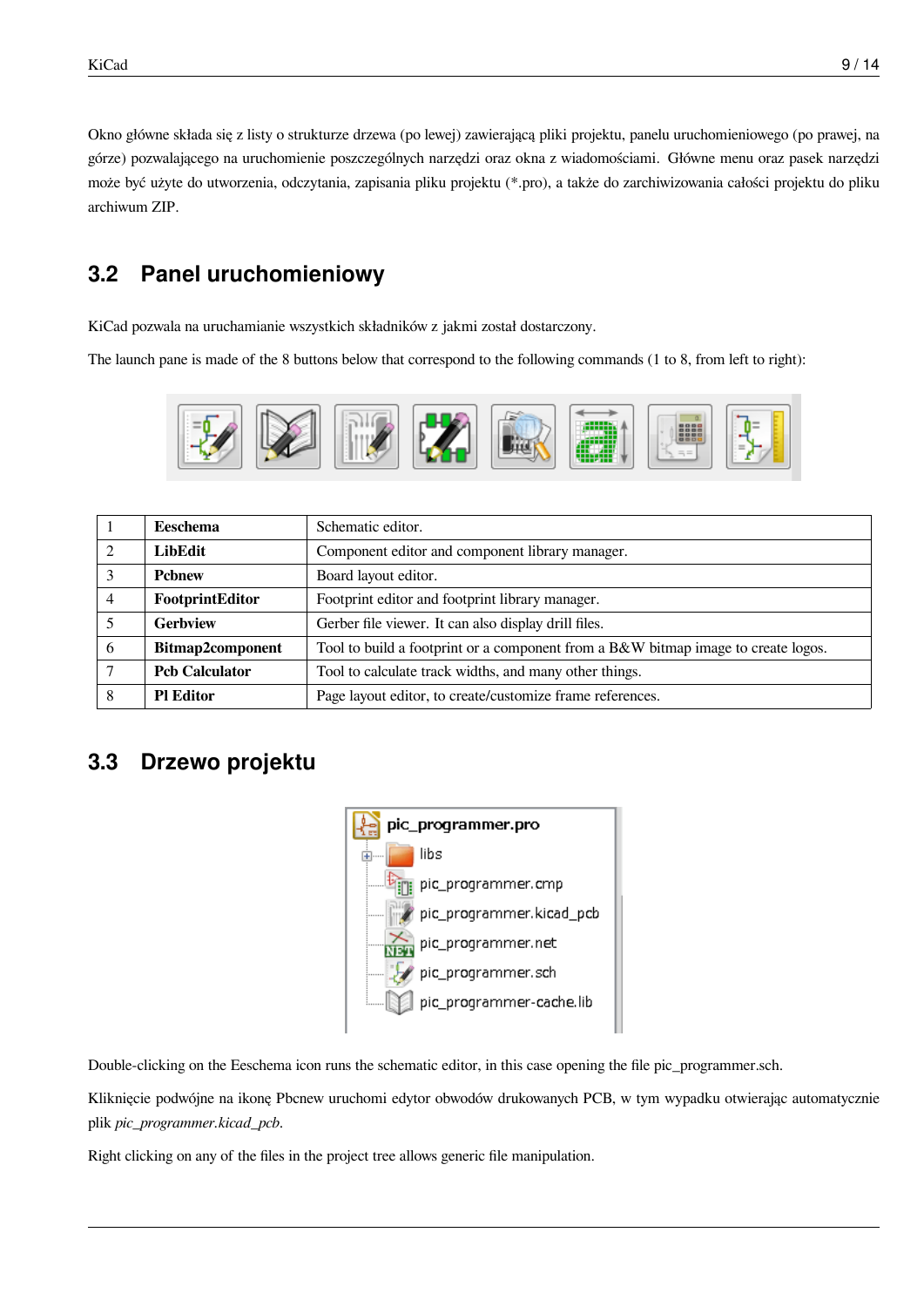## <span id="page-13-0"></span>**3.4 Górny pasek narzędzi**



KiCad top toolbar allows for some basic file operations:

| Create a project file. If the template kicad.pro is found in kicad/template, it is copied into<br>the working directory. |
|--------------------------------------------------------------------------------------------------------------------------|
| Create a project from a template.                                                                                        |
| Open an existing project.                                                                                                |
| Update and save the current project tree.                                                                                |
| Create a zip archive of the whole project. This includes schematic files, libraries, PCB, etc.                           |
| Rebuild and redraw the tree view, sometimes needed after a tree change.                                                  |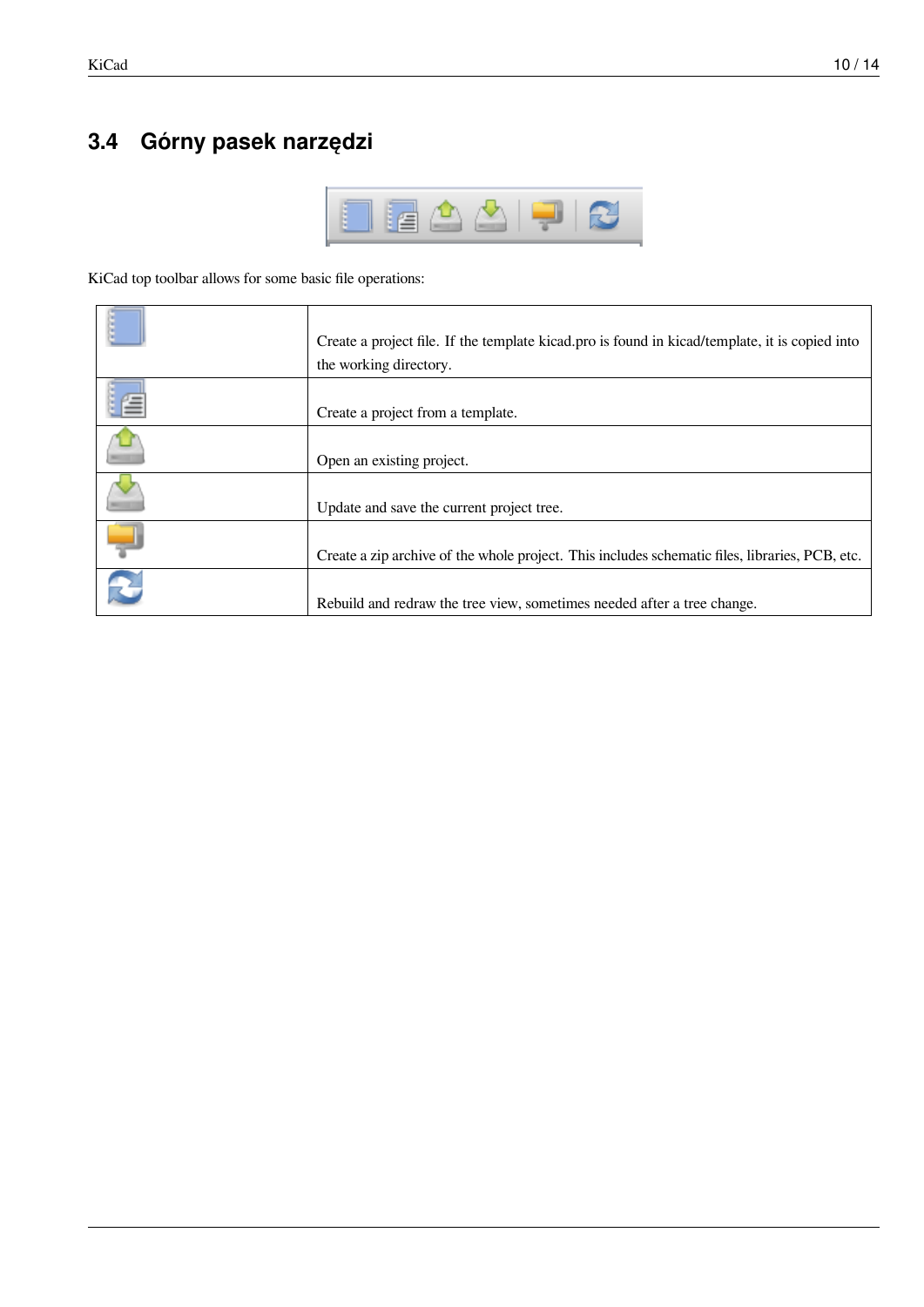# <span id="page-14-0"></span>**Project templates**

A template facilitates the easy creation of a new project, based on a template definition. Templates may contain pre-defined board outlines, connector positions, schematic elements, design rules, etc. Complete schematics and/or PCBs used as seed files for the new project may even be included.

## <span id="page-14-1"></span>**4.1 Using Templates**

The *File → New Project → New Project from Template* menu will open the Project Template Selector dialog:

| Project Template Selector                    |     |                 |                         |                        |                        |                         |           | $\mathbf{x}$ |
|----------------------------------------------|-----|-----------------|-------------------------|------------------------|------------------------|-------------------------|-----------|--------------|
| System Templates   User Templates            |     |                 | Portable Templates      |                        |                        |                         |           |              |
| UNO<br>Arduino as Arduino Fio                | Fio | MEGA<br>Arduino | <b>MICRO</b><br>Arduino | <b>MINI</b><br>Arduino | <b>NANO</b><br>Arduino | Pro Mini<br>Arduino Pro | Raspberry | S1           |
|                                              |     |                 |                         |                        |                        |                         |           |              |
|                                              |     |                 | m.                      |                        |                        |                         |           | Þ            |
| <b>Template Selector</b>                     |     |                 |                         |                        |                        |                         |           |              |
|                                              |     |                 |                         |                        |                        |                         |           |              |
|                                              |     |                 |                         |                        |                        |                         |           |              |
|                                              |     |                 |                         |                        |                        |                         |           |              |
| Templates path                               |     |                 |                         |                        |                        |                         |           |              |
| C:¥Program Files¥KiCad¥share¥kicad¥template¥ |     |                 |                         |                        |                        | Browse                  | Validate  |              |
|                                              |     |                 |                         |                        |                        | 0K                      | Cancel    |              |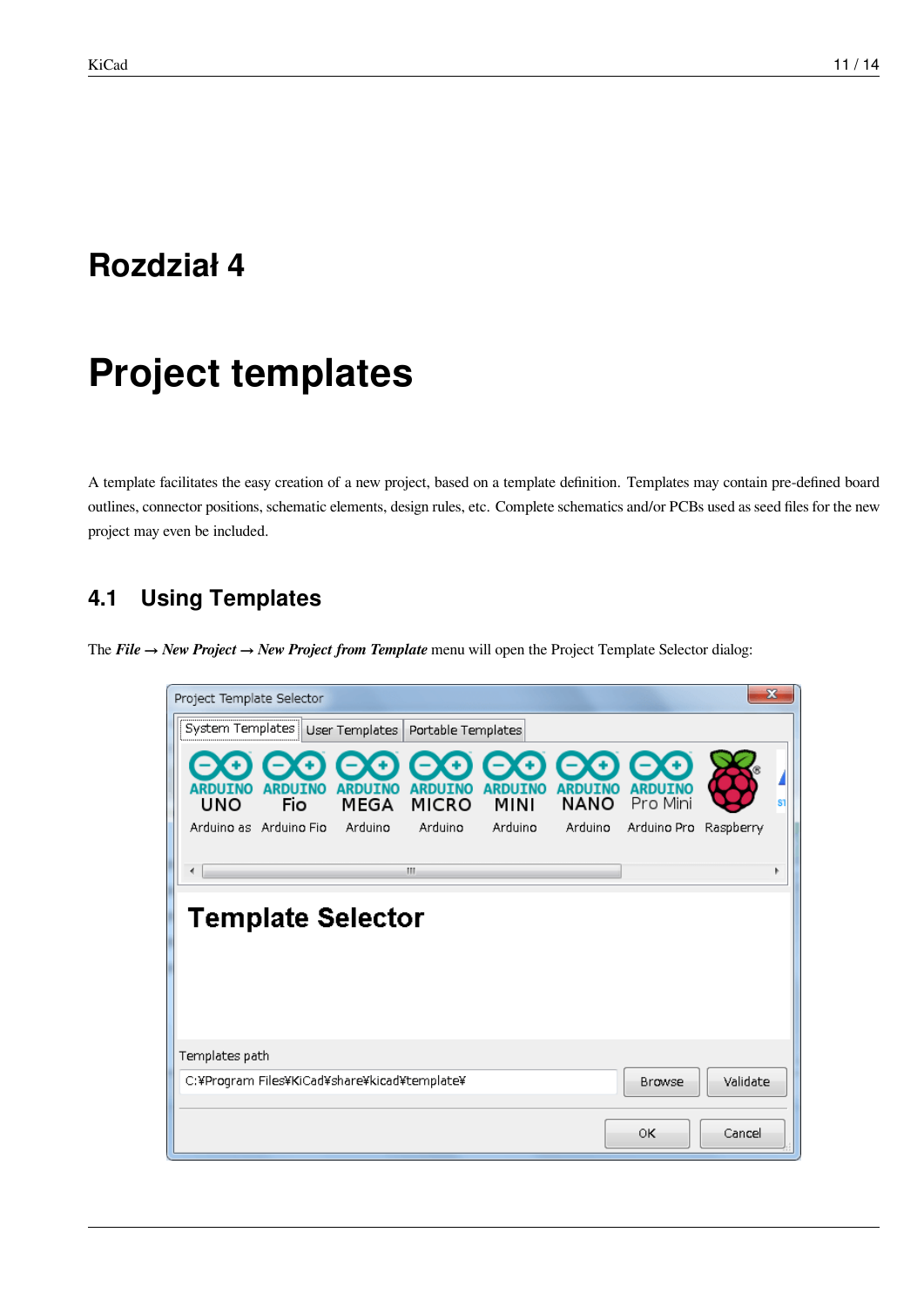A single click on a template's icon will load that template's information, and a further click on the OK button creates the new project. The template files will be copied to the new project location and renamed to reflect the new project's name.

Po wybraniu jednego z szablonów:

| Project Template Selector |                                              |                |                    |                                           |                   |             |           | $\mathbf{x}$ |
|---------------------------|----------------------------------------------|----------------|--------------------|-------------------------------------------|-------------------|-------------|-----------|--------------|
| System Templates          |                                              | User Templates | Portable Templates |                                           |                   |             |           |              |
| UNO                       | Fio                                          | <b>MEGA</b>    | <b>MICRO</b>       | <b>MINI</b>                               | <b>NANO</b>       | Pro Mini    |           | S1           |
|                           | Arduino as Arduino Fio                       | Arduino        | Arduino            | Arduino                                   | Arduino           | Arduino Pro | Raspberry |              |
|                           |                                              |                | m.                 |                                           |                   |             |           |              |
|                           | The board outline looks like the following:  |                |                    |                                           |                   |             |           |              |
|                           |                                              |                |                    | mm -000.55<br>$-12 + 2$<br>REMOVE<br>ורוא |                   |             |           |              |
|                           |                                              |                |                    | STD<br>NO TH ABOVE                        | IND.<br>TH ABOVE! |             |           |              |
|                           |                                              |                | Ш                  |                                           |                   |             |           |              |
| Templates path            |                                              |                |                    |                                           |                   |             |           |              |
|                           | C:¥Program Files¥KiCad¥share¥kicad¥template¥ |                |                    |                                           |                   | Browse      | Validate  |              |
|                           |                                              |                |                    |                                           |                   | 0K          | Cancel    |              |

## <span id="page-15-0"></span>**4.2 Template Locations:**

Lista dostępnych szablonów jest tworzona na podstawie następujących lokacji źródłowych:

- System templates: <kicad bin dir>/../share/kicad/template/
- User templates:
	- **–** Unix: ~/kicad/templates/
	- **–** Windows: C:\Documents and Settings\użytkownik\Moje dokumenty\kicad\templates
	- **–** Mac: ~/Documents/kicad/templates/
- When the environment variable KICAD\_PTEMPLATES is defined there is a third tab, Portable Templates, which lists templates found at the KICAD\_PTEMPLATES path.

### <span id="page-15-1"></span>**4.3 Creating templates**

The template name is the directory name under which the template files are stored. The metadata directory, in a subdirectory named **meta**, contains files which describe the template.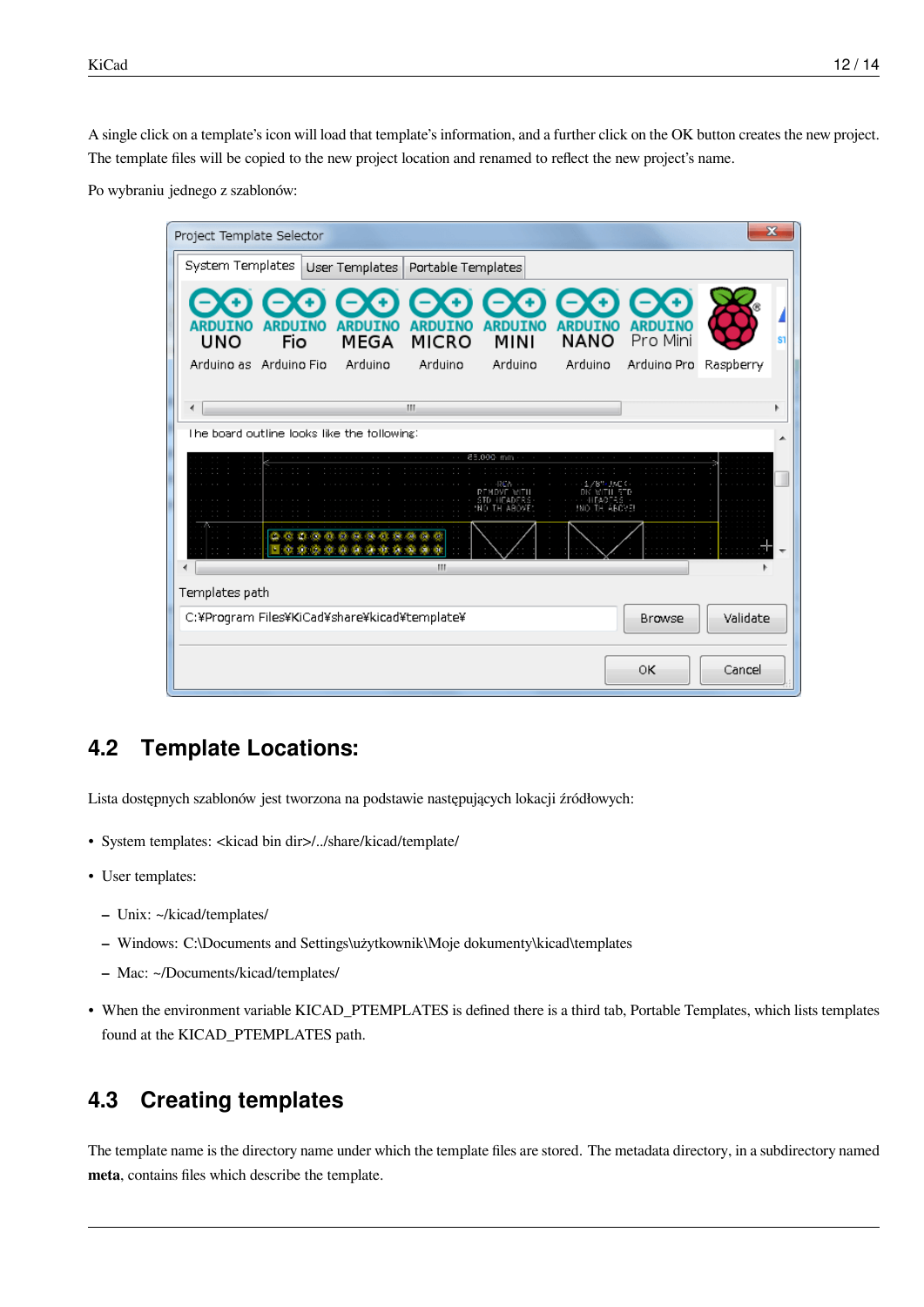All files and directories in a template are copied to the new project path when a project is created using a template, except **meta**.

All files and directories which start with the template name will be renamed with the new project file name, excluding the file extension.

The metadata consists of one required file, and may contain optional files. All files must be created by the user using a text editor or previous KiCad project files, and placed into the required directory structure.

Here are project files for a **raspberrypi-gpio** template:



And the metadata files:



#### **4.3.1 Required File:**

meta/info.html HTML-formatted information describing the template.

The  $\lt$ title> tag determines the actual name of the template that is exposed to the user for template selection. Note that the project template name will be cut off if it's too long. Due to font kerning, typically 7 or 8 characters can be displayed.